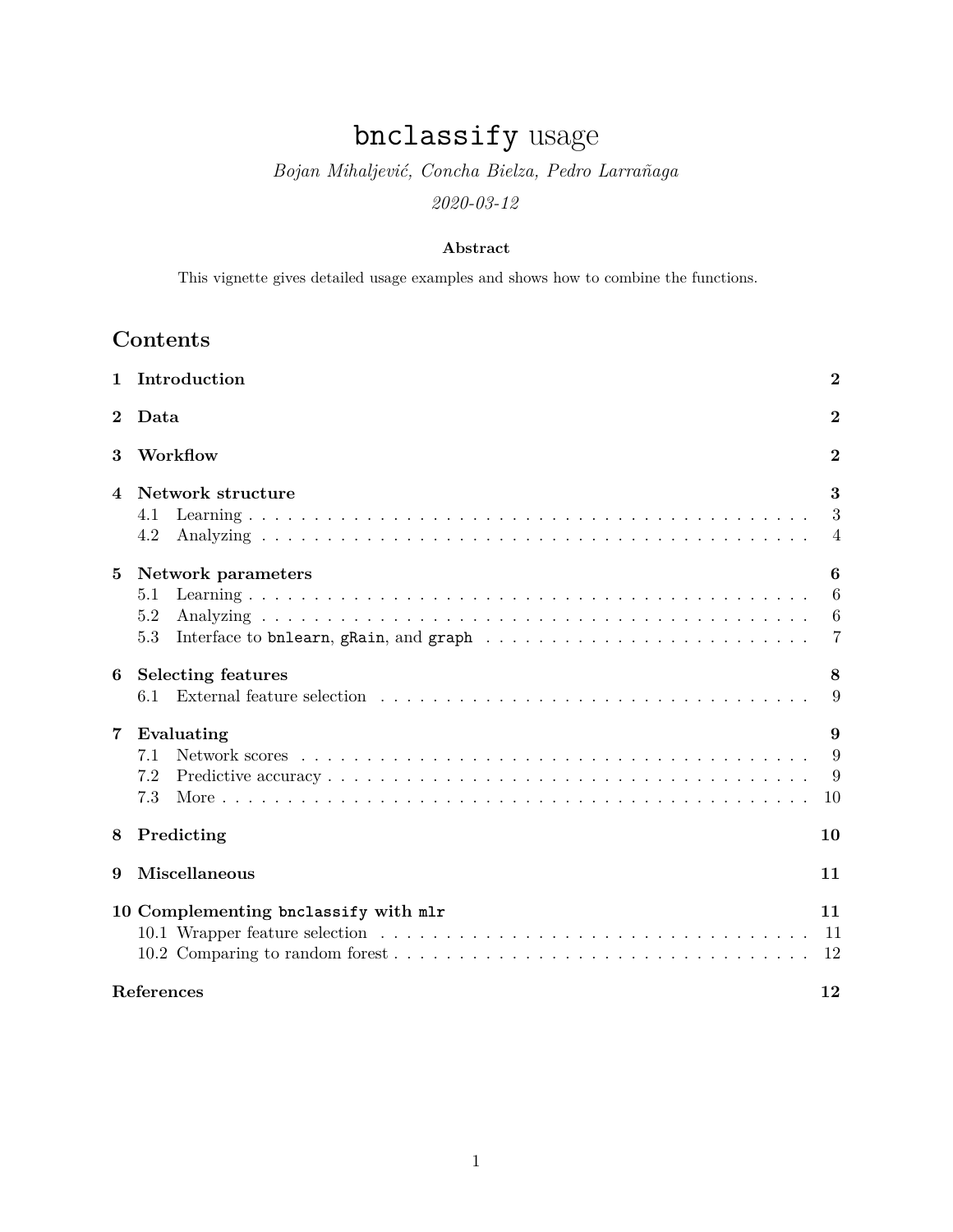# <span id="page-1-0"></span>**1 Introduction**

The bnclassify package implements state-of-the-art algorithms for learning discrete Bayesian network classifiers from data, as well as functions for using these classifiers for prediction, assessing their predictive performance, and inspecting and analyzing their properties. This vignette gives detailed usage examples and shows how to combine the functions. Other resources provide additional information:

- vignette("overview", package="bnclassify") provides an overview of the package and background on the implemented methods.
- ?bnclassify provides a concise overview of the functionalities, with pointers to relevant functions and their documentation.
- vignette("methods", package="bnclassify") provides details on the underlying methods and documents implementation specifics, especially where they differ from or are undocumented in the original paper.

# <span id="page-1-1"></span>**2 Data**

Throughout the vignette we will use the car evaluation data set. It has six discrete features, describing car properties such as buying price or the number of doors, and 1728 instances assigned to four different classes (unacc, acc, good, vgood). See ?car for more details.

```
library(bnclassify)
data(car)
dim(car)
#> [1] 1728 7
head(car)
#> buying maint doors persons lug_boot safety class
#> 1 vhigh vhigh 2 2 small low unacc
#> 2 vhigh vhigh 2 2 small med unacc
#> 3 vhigh vhigh 2 2 small high unacc
#> 4 vhigh vhigh 2 2 med low unacc
#> 5 vhigh vhigh 2 2 med med unacc
#> 6 vhigh vhigh 2 2 med high unacc
```
# <span id="page-1-2"></span>**3 Workflow**

Using bnclassify generally consists of four steps:

- 1. Learning network structure
- 2. Learning network parameters
- 3. Evaluating the model
- 4. Predicting with the model

In between those steps, you may also want to inspect the model's properties.

Below is an example of the four steps done in four lines.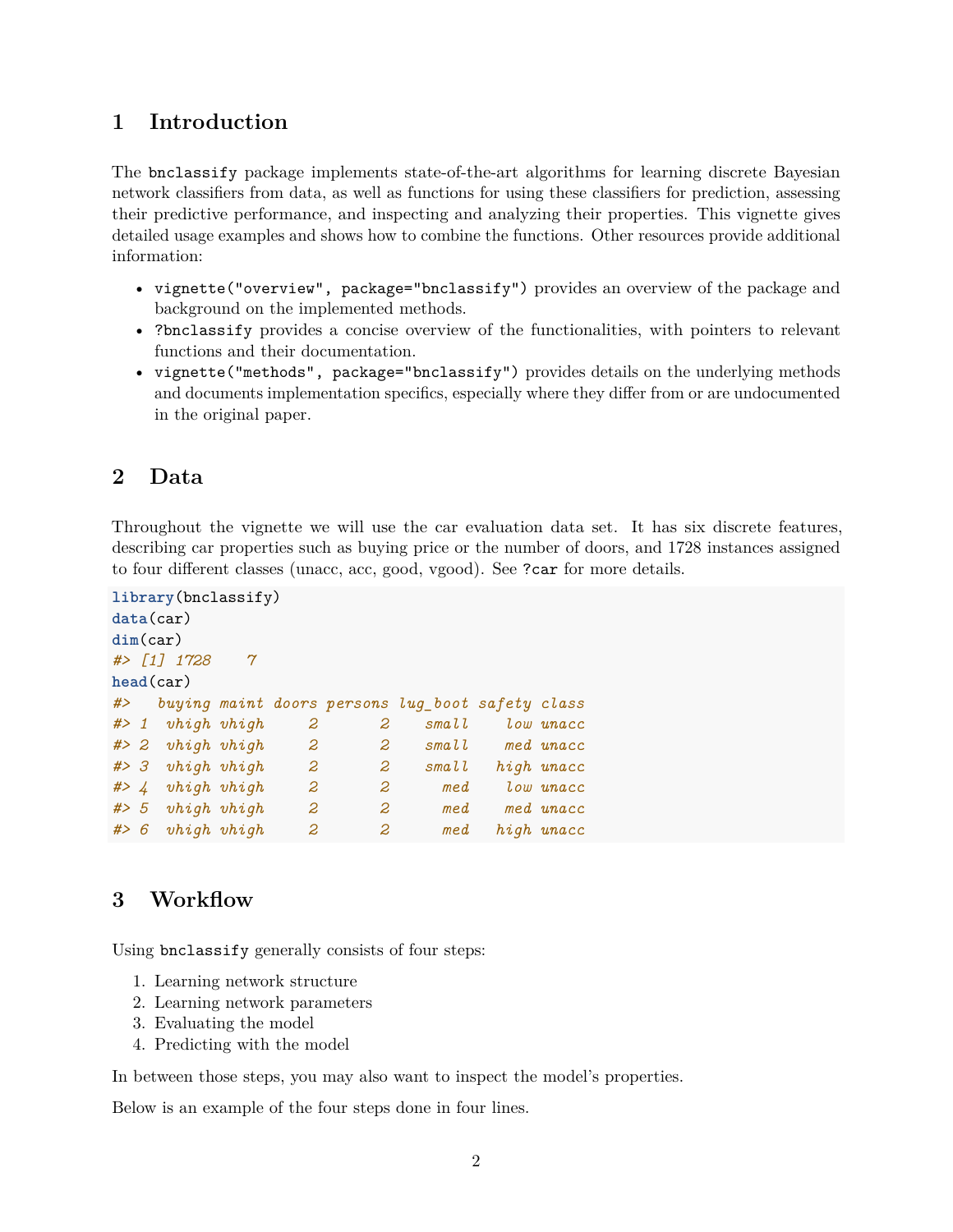```
nb <- nb('class', car) # Learn a naive Bayes structure
nb <- lp(nb, car, smooth = 1) # Learn parameters
cv(nb, car, k = 10) # 10-fold Cross-validation estimate of accuracy
#> [1] 0.8576045
head(predict(nb, car)) # Classify the entire data set
#> [1] unacc unacc unacc unacc unacc unacc
#> Levels: unacc acc good vgood
```
While there are multiple alternatives to nb for the first step, you are most likely to use 1p, cv, and predict for steps 2-4. We will elaborate on all four steps throughout the rest of the vignette.

### <span id="page-2-0"></span>**4 Network structure**

#### <span id="page-2-1"></span>**4.1 Learning**

bnlassify provides one function per each structure learning algorithm that it implements. Grouped according to algorithm type (see vignette("bnclassify-technical")), these are:

Naive Bayes:

• nb

CL ODE:

• tan\_cl

Greedy wrapper:

- tan\_hc
- tan\_hcsp
- fssj
- bsej

They all receive the name of the class variable and the data set as their first two arguments, followed by optional arguments.

The following learns three different structures with three different algorithms.

```
# Naive Bayes
nb <- nb('class', car)
# ODE Chow-Liu with AIC score (penalized log-likelihood)
ode_cl_aic <- tan_cl('class', car, score = 'aic')
# Semi-naive Bayes with forward sequential selection and joining (FSSJ) and
# 5-fold cross-validation
fssj \le fssj('class', car, k = 5, epsilon = 0)
```
For details on the learning algorithms, see the corresponding functions (e.g., ?tan\_cl) and vignette("bnclassify-technical").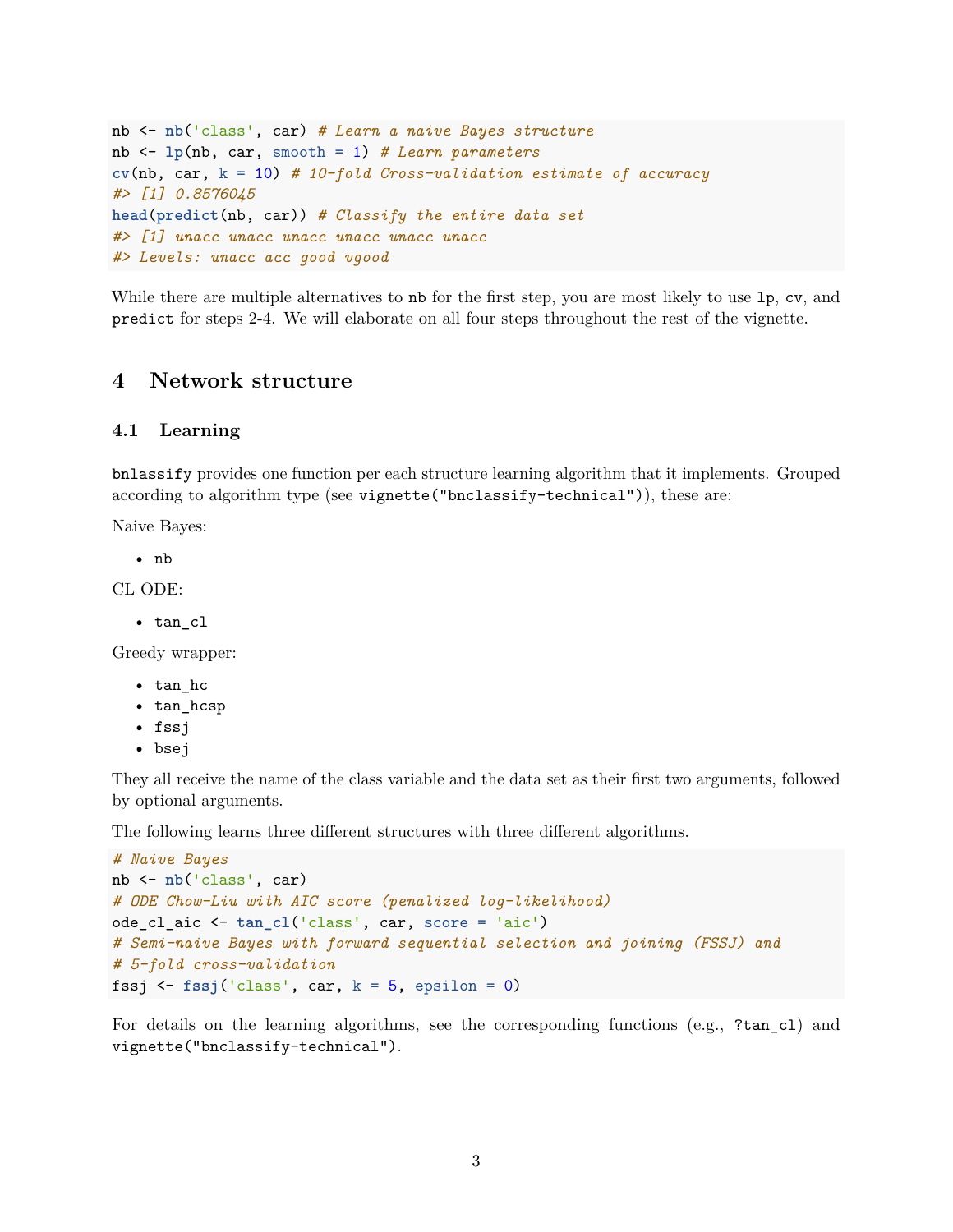### <span id="page-3-0"></span>**4.2 Analyzing**

The above nb, ode\_cl\_aic, and fssj are objects of class bnc\_dag. There are a number of functions that you can perform on such objects.

Printing the object to console outputs basic information on structure:

```
ode_cl_aic
#>
#> Bayesian network classifier (only structure, no parameters)
#>
#> class variable: class
#> num. features: 6
#> num. arcs: 9
#> learning algorithm: tan_cl
```
The above tells that the ode\_cl\_aic object is a network structure without any parameters, the name of the class variables is "class", it has six feature nodes and nine arcs, and it was learned with the tan\_cl function.

Plotting network structure can reveal probabilistic relationships among the variables:



If the network is not displaying properly, e.g., with node names overlapping in large networks, you may try different layout types and font sizes (see ?plot.bnc\_dag).

**plot**(ode\_cl\_aic, layoutType = 'twopi', fontsize = 15)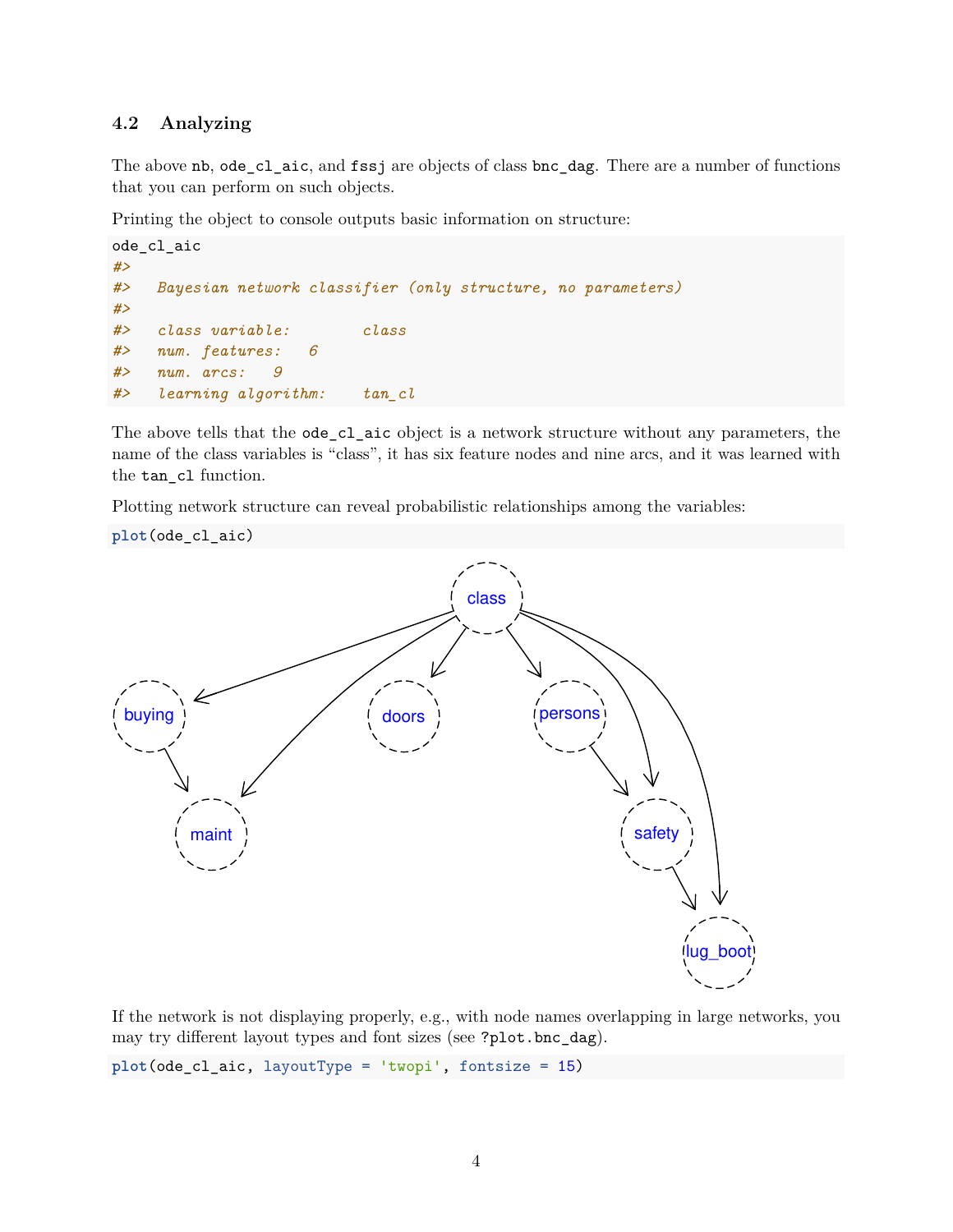

An alternative to plotting, useful when the graph is large, is to query for the families that compose the structure (a family of a node is itself plus its parents in the graph).

```
families(ode_cl_aic)
#> $buying
#> [1] "buying" "class"
#>
#> $maint
#> [1] "maint" "buying" "class"
#>
#> $doors
#> [1] "doors" "class"
#>
#> $persons
#> [1] "persons" "class"
#>
#> $lug_boot
#> [1] "lug_boot" "safety" "class"
#>
#> $safety
#> [1] "safety" "persons" "class"
#>
#> $class
#> [1] "class"
```
narcs gives the number of arcs in a structure.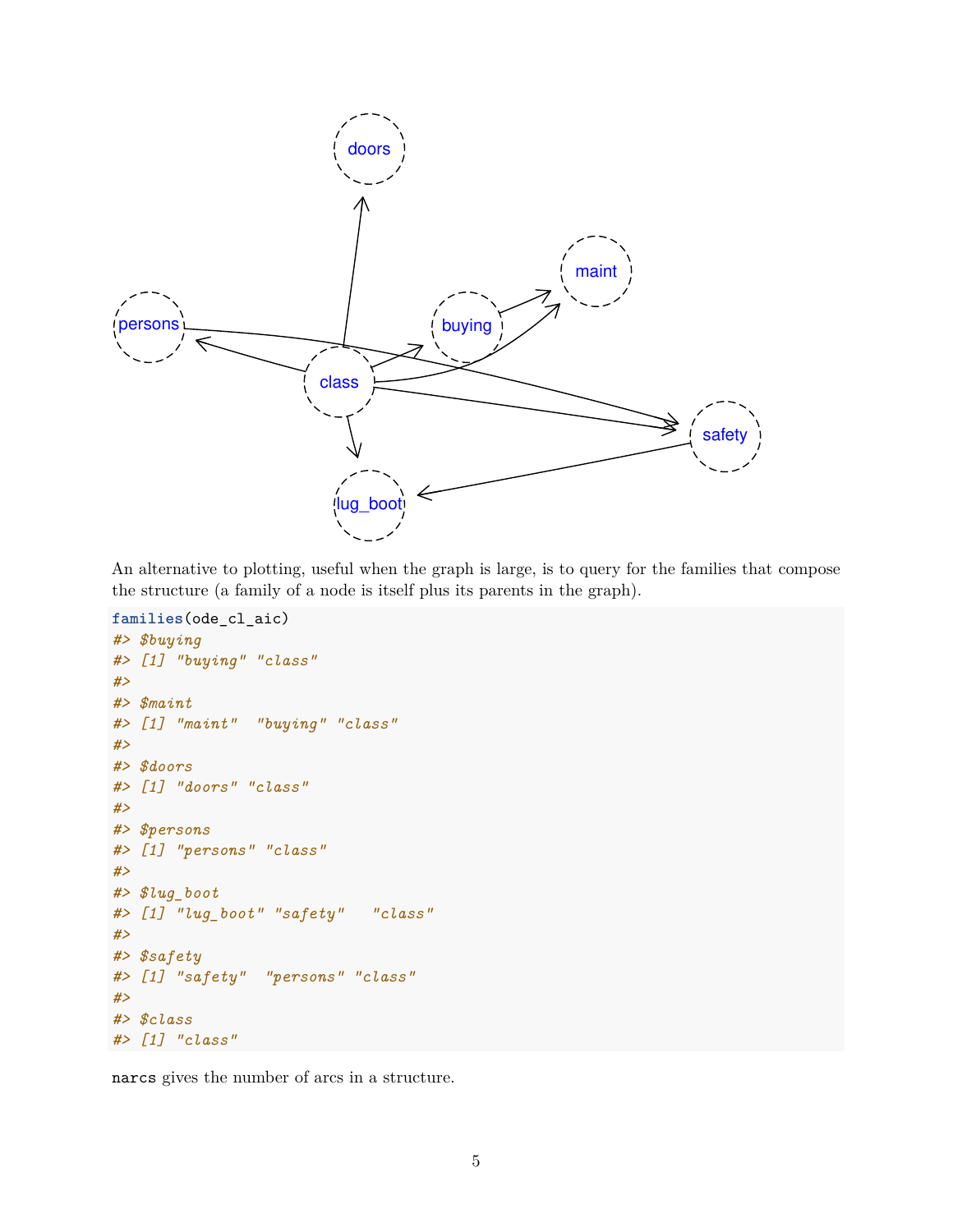**narcs**(nb) *#> [1] 6*

Functions such as is\_ode, is\_nb, or id\_semi query the type of structure. For example:

```
is_ode(ode_cl_aic)
#> [1] TRUE
is_semi_naive(ode_cl_aic)
#> [1] FALSE
```
For more functions to query a network structure, see ?inspect\_bnc\_dag.

## <span id="page-5-0"></span>**5 Network parameters**

#### <span id="page-5-1"></span>**5.1 Learning**

bnclassify provides three parameter estimation methods, all implemented with the lp function.

- Bayesian and maximum likelihood estimation
- AWNB
- MANB

lp which takes the network structure and the dataset from which to learn parameters as its first two arguments.

To get Bayesian parameter estimates assuming a Dirichlet prior, provide a positive smooth argument to lp.

 $nb \leftarrow lp(nb, car, smooth = 0.01)$ 

For AWNB or MANB parameter estimation, provide the appropriate arguments to lp, in addition to smooth.

```
awnb \leq \ln(\hbar), car, smooth = 0.01, awnb trees = 10, awnb bootstrap = 0.5)
manb \langle- 1p(nb, car, smooth = 0.01, manb_prior = 0.5)
```
The bnc function is shorthand for learning both structure and parameters in a single step. Provide the name of the structure learning algorithm, as a character, and its optional arguments in dag\_args.

```
ode_cl_aic <- bnc('tan_cl', 'class', car, smooth = 1, dag_args = list(score = 'aic'))
```
### <span id="page-5-2"></span>**5.2 Analyzing**

lp and bnc return objects of class bnc\_bn, which are fully specified Bayesian network classifiers (i.e., with both structure and parameters).

Printing the ode\_cl\_aic object now also shows how many free parameters there are in the model (131).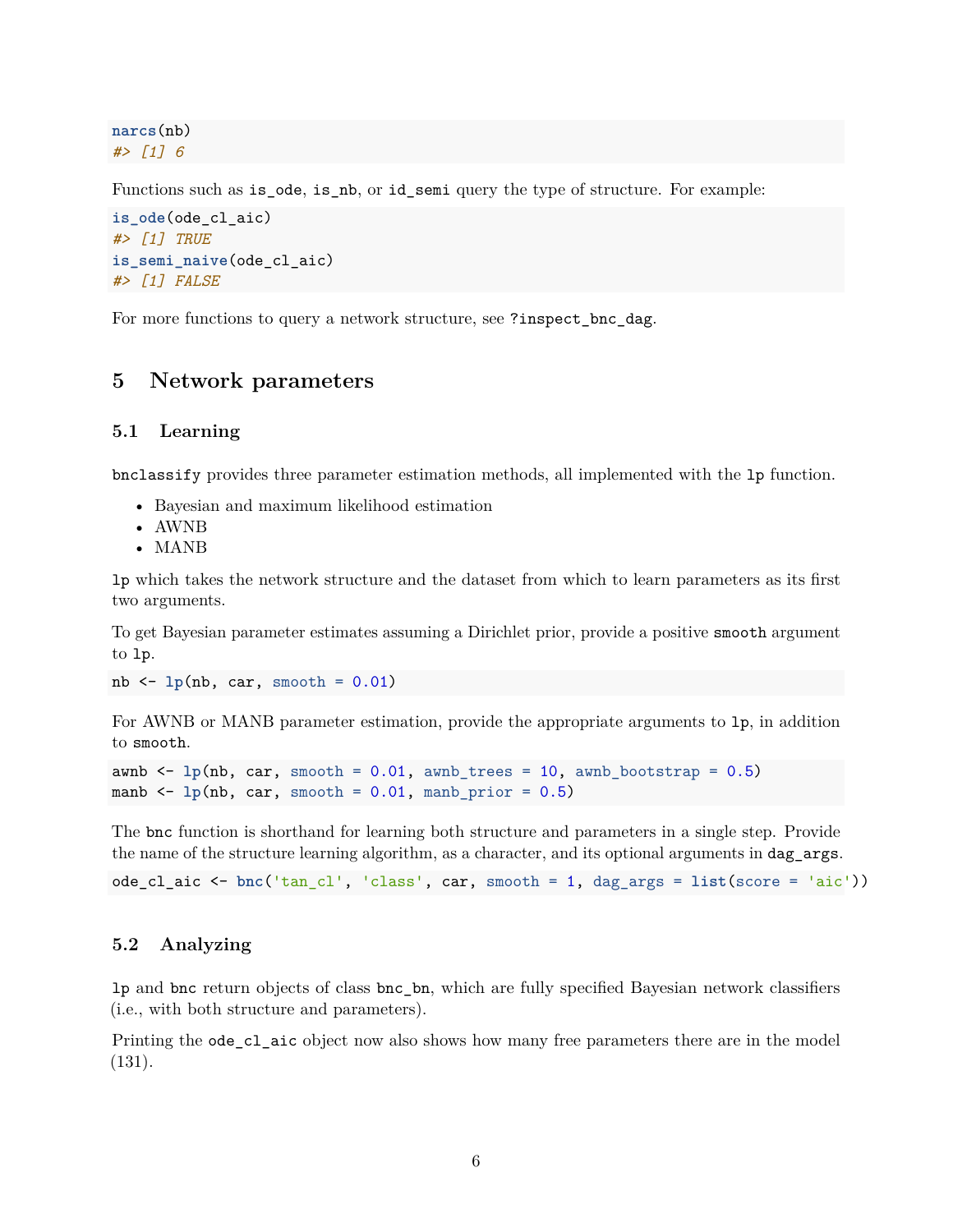```
ode_cl_aic
#>
#> Bayesian network classifier
#>
#> class variable: class
#> num. features: 6
#> num. arcs: 9
#> free parameters: 131
#> learning algorithm: tan_cl
```
params lets you access the conditional probability tables (CPTs). For example, the CPT of the buying feature in nb is:

```
params(nb)$buying
#> class
#> buying unacc acc good vgood
#> low 0.2132243562 0.2317727320 0.6664252607 0.5997847478
#> med 0.2214885458 0.2994740131 0.3332850521 0.3999077491
#> high 0.2677680077 0.2812467451 0.0001448436 0.0001537515
#> vhigh 0.2975190903 0.1875065097 0.0001448436 0.0001537515
```
nparams gives the number of parameters of the classifier.

**nparams**(nb) *#> [1] 63*

For more functions for querying a bnc\_bn object, see ?inspect\_bnc\_bn

### <span id="page-6-0"></span>**5.3 Interface to bnlearn, gRain, and graph**

You can convert a bnc\_bn object to bnlearn (Scutari 2010), gRain (Højsgaard 2012) and graph (Gentleman et al. 2015) objects to leverage functionalities from those packages, such as Bayesian network querying or inference.

Use

- as\_graphNEL for graph
- as\_grain for gRain

For bnlearn, first convert to gRain and then convert the gRain object to a bnlearn one (see bnlearn docs for how to do this).

The following uses gRain to ge the marginal probability of the buying feature: (NOTE: not currently working due to recent changes in the gRain package)

```
# a <- lp(nb('class', car), car, smooth = 1)
# g <- as_grain(a)
# gRain::querygrain.grain(g)$buying
```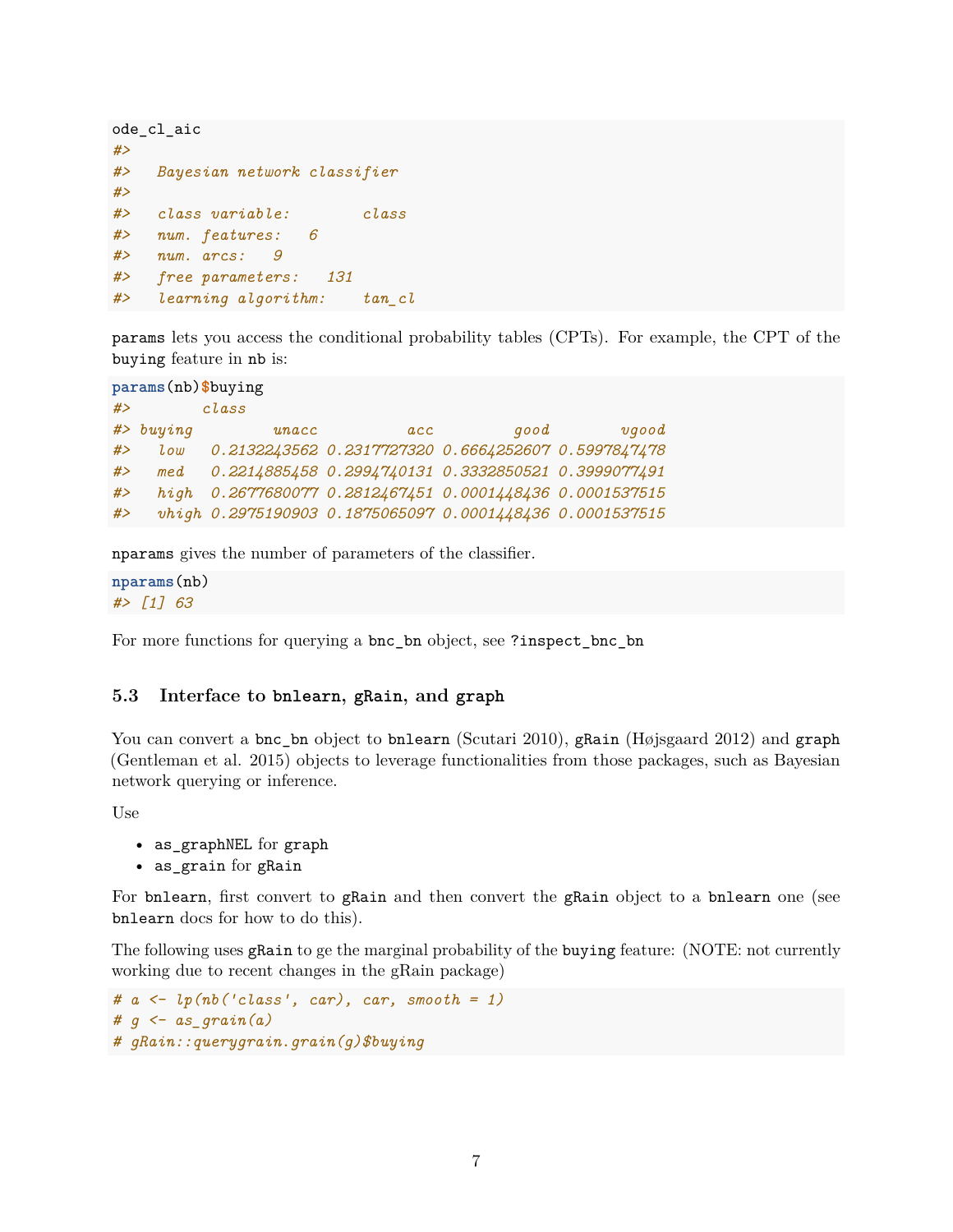# <span id="page-7-0"></span>**6 Selecting features**

Some structure and parameter learning methods perform feature selection:

- fssj and bsej : embedded wrapper
- MANB: Bayesian model averaging
- AWNB: weighting

fssj and bsej perform feature selection while learning structure. On the car evaluation data they both select all features.

```
length(features(fssj))
#> [1] 5
suppressWarnings(RNGversion("3.5.0"))
set.seed(0)
bsej \leq bsej('class', car, k = 5, epsilon = 0)
length(features(bsej))
#> [1] 6
```
MANB has computed zero posterior probability for the arc from class to doors and 100% probability for arcs to the other features.

```
manb_arc_posterior(manb)
#> buying maint doors persons lug_boot safety
#> 1.000000e+00 1.000000e+00 3.937961e-20 1.000000e+00 9.980275e-01 1.000000e+00
```
This means that it has effectively omitted doors from the model, rendering it independent from the class.

```
params(manb)$doors
#> class
#> doors unacc acc good vgood
#> 2 0.25 0.25 0.25 0.25
#> 3 0.25 0.25 0.25 0.25
#> 4 0.25 0.25 0.25 0.25
#> 5more 0.25 0.25 0.25 0.25
```
It has left the other features' parameters unaltered.

```
all.equal(params(manb)$buying, params(nb)$buying)
#> [1] TRUE
```
The AWNB method has decreased the effect of each feature on the class posterior, especially doors, lug\_boot, and maint, also modifying their local distributions towards independence from the class.

```
awnb_weights(awnb)
#> buying maint doors persons lug_boot safety
#> 0.5773503 0.5000000 0.3931064 0.8535534 0.4355240 0.8535534
```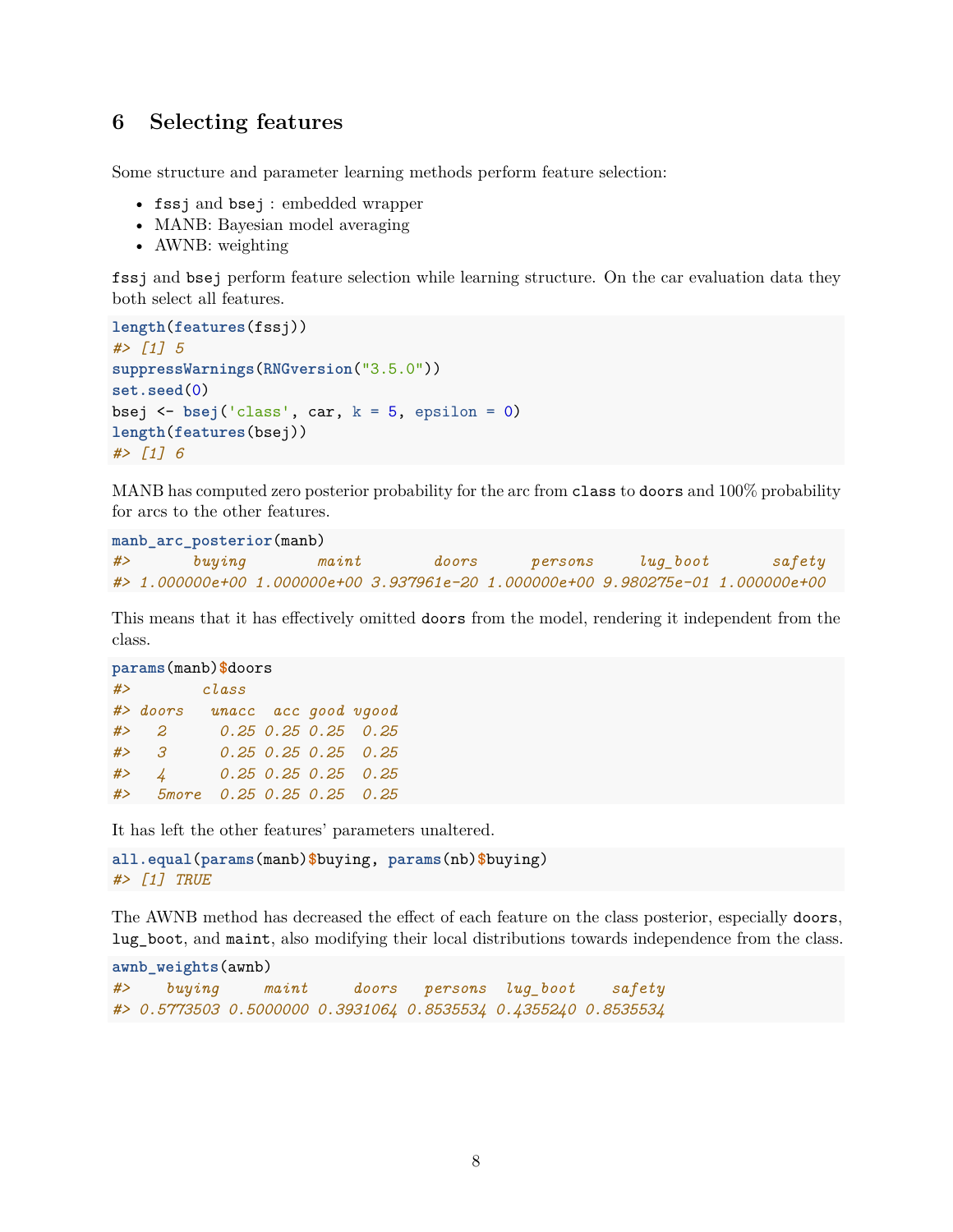### <span id="page-8-0"></span>**6.1 External feature selection**

You can use R packages such as  $mlr$  (Bischl et al. 2015) or caret (Kuhn 2008) to select features prior to learning a classifier with bnclassify. See Section [10](#page-10-1) for how to do it with mlr.

### <span id="page-8-1"></span>**7 Evaluating**

### <span id="page-8-2"></span>**7.1 Network scores**

The are three functions for computing penalized log-likelihood network scores of bnc\_bn objects.

- logLik
- AIC
- BIC

In addition to the model, provide them the dataset on which to compute the score.

```
logLik(ode_cl_aic, car)
#> 'log Lik.' -13307.59 (df=131)
AIC(ode_cl_aic, car)
#> [1] -13438.59
BIC(ode_cl_aic, car)
#> [1] -13795.87
```
#### <span id="page-8-3"></span>**7.2 Predictive accuracy**

accuracy lets you compute the classifier's predictive accuracy on a given data set. You need to provide the vectors of predicted and true labels.

```
p <- predict(nb, car)
accuracy(p, car$class)
#> [1] 0.8738426
```
cv estimates predictive accuracy with stratified cross-validation. Indicate the desired number of folds with k.

```
suppressWarnings(RNGversion("3.5.0"))
set.seed(0)
cv(ode_cl_aic, car, k = 10)#> [1] 0.9386636
```
Each bnc\_bn object records the structure and parameter learning methods that were used to produce it. cv just reruns these methods. Hence, the above is the accuracy estimate for tan\_cl with the AIC score and Bayesian parameter estimation with smooth = 0.01.

To keep the structure fixed and evaluate just the parameter learning method, set dag = FALSE:

```
suppressWarnings(RNGversion("3.5.0"))
set.seed(0)
```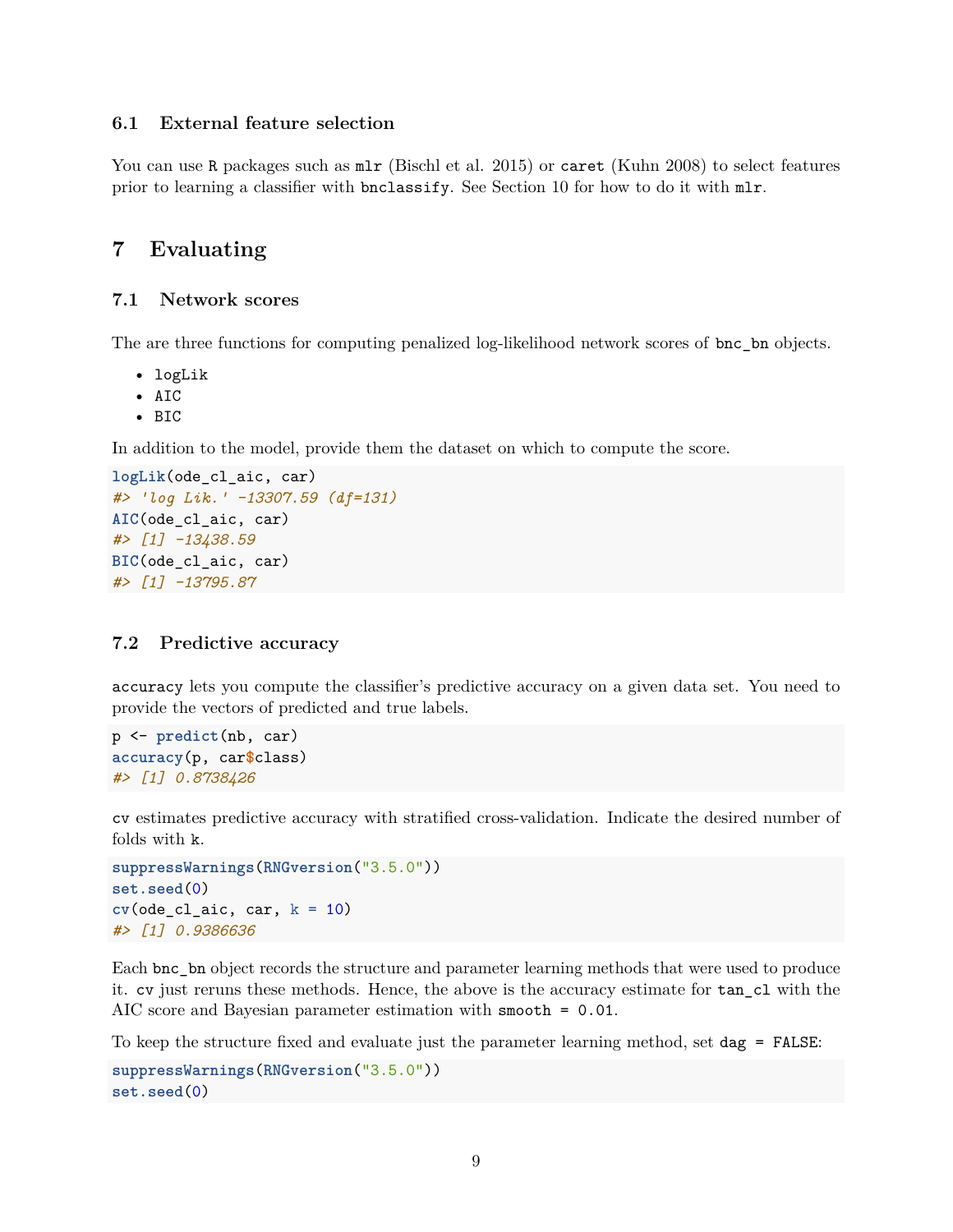$cv(ode_cl_aic, car, k = 10, dag = FALSE)$ *#> [1] 0.9386636*

To get the accuracy for each of the folds, instead of the mean accuracy, set mean = FALSE.

```
suppressWarnings(RNGversion("3.5.0"))
set.seed(0)
cv(ode_cl_aic, car, k = 10, dag = FALSE, mean = FALSE)
#> [,1]
#> 1 0.9252874
#> 2 0.9248555
#> 3 0.9534884
#> 4 0.9651163
#> 5 0.9479769
#> 6 0.9479769
#> 7 0.9302326
#> 8 0.9127907
#> 9 0.9306358
#> 10 0.9482759
```
Finally, to cross-validate multiple classifiers at once pass a list of bnc\_bn objects to cv.

```
suppressWarnings(RNGversion("3.5.0"))
set.seed(0)
accu \leq cv(list(nb = nb, ode_cl_aic = ode_cl_aic), car, k = 5, dag = TRUE)
accu
#> nb ode_cl_aic
#> 0.8582303 0.9345913
```
### <span id="page-9-0"></span>**7.3 More**

General-purpose machine learning packages such as mlr or caret provide additional options for evaluating a model, including bootstrap resampling and performance measures such as the area under the curve. See Section [10](#page-10-1) for how that could be done with mlr.

### <span id="page-9-1"></span>**8 Predicting**

We can use a bnc\_bn object to classify data instances, with predict.

Here we use the naive Bayes to predict the class for our entire data set.

```
p <- predict(nb, car)
# We use head() to print the first elements of vector p
head(p)
#> [1] unacc unacc unacc unacc unacc unacc
#> Levels: unacc acc good vgood
```
You can also get the class posterior probabilities.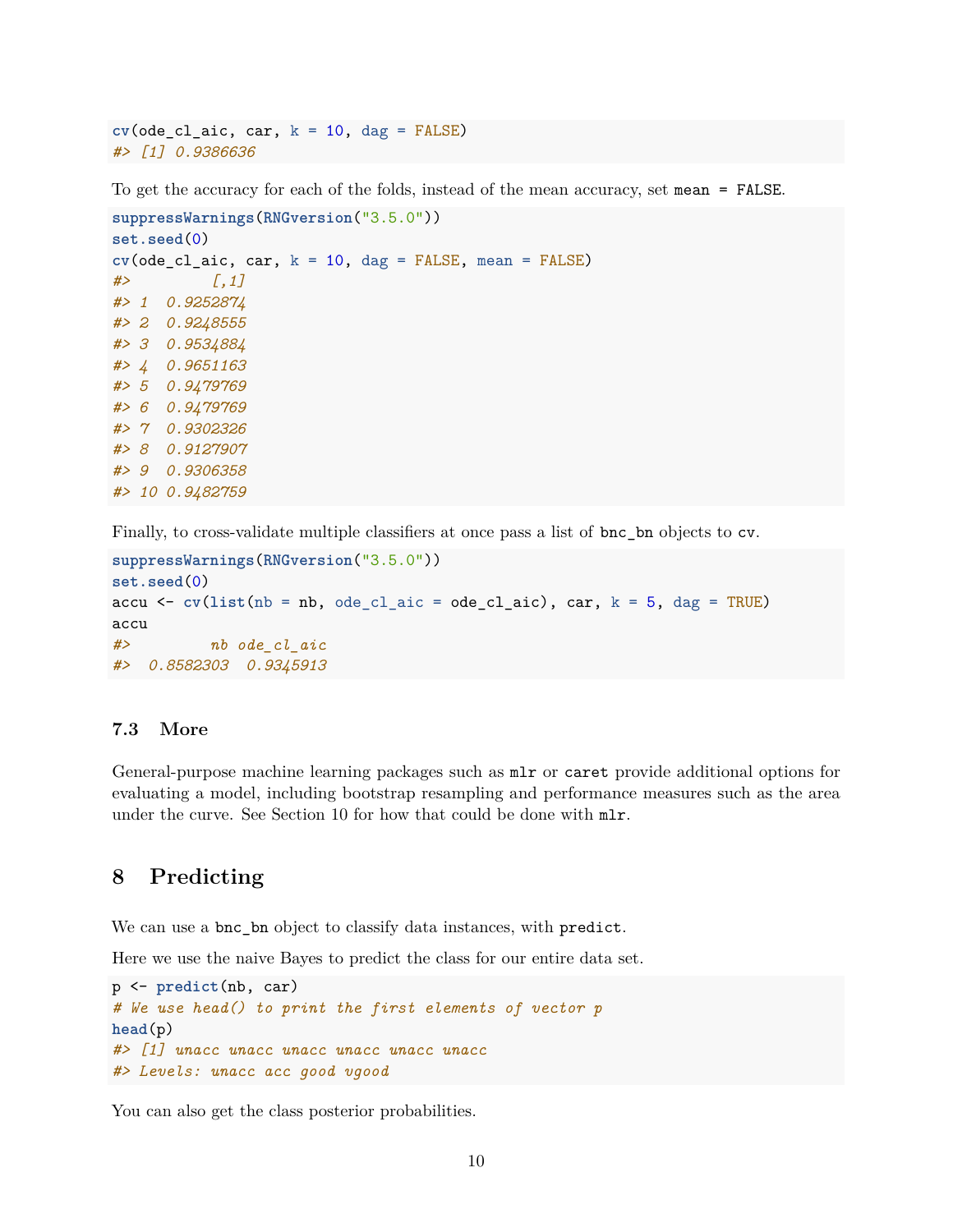```
pp <- predict(nb, car, prob = TRUE)
head(pp)
#> unacc acc good vgood
#> [1,] 1.0000000 2.171346e-10 8.267214e-16 3.536615e-19
#> [2,] 0.9999937 6.306269e-06 5.203338e-12 5.706038e-19
#> [3,] 0.9999908 9.211090e-06 5.158884e-12 4.780777e-15
#> [4,] 1.0000000 3.204714e-10 1.084552e-15 1.015375e-15
#> [5,] 0.9999907 9.307467e-06 6.826088e-12 1.638219e-15
#> [6,] 0.9999864 1.359469e-05 6.767760e-12 1.372573e-11
```
### <span id="page-10-0"></span>**9 Miscellaneous**

You can compute the (conditional) mutual information between two variables with cmi. Mutual information of maint and buying:

```
cmi('maint', 'buying', car)
#> [1] 0
```
Mutual information of maint and buying conditioned to class:

```
cmi('maint', 'buying', car, 'class')
#> [1] 0.07199921
```
### <span id="page-10-1"></span>**10 Complementing bnclassify with mlr**

General-purpose machine learning packages, such as mlr and caret, provide many options for feature selection and model evaluation. For example, the provide resampling methods other than cross-validation and performance measures other than accuracy. Here we use mlr to:

- 1. Perform and evaluate wrapper feature selection using tan\_cl
- 2. Estimate the accuracy of tan\_cl and random forest

To use a bnc\_bn object with mlr, call the as\_mlr function.

```
library(mlr)
ode_cl_aic_mlr <- as_mlr(ode_cl_aic, dag = TRUE, id = "ode_cl_aic")
```
The obtained ode\_cl\_aic\_mlr behaves like any other classifier supported by mlr.

#### <span id="page-10-2"></span>**10.1 Wrapper feature selection**

Set up sequential forward search with 2-fold cross validation and ode\_cl\_aic\_mlr as the classifier.

```
# 5-fold cross-validation
rdesc = makeResampleDesc("CV", iters = 2)
# sequential floating forward search
ctrl = makeFeatSelControlSequential(method = "sfs", alpha = 0)
```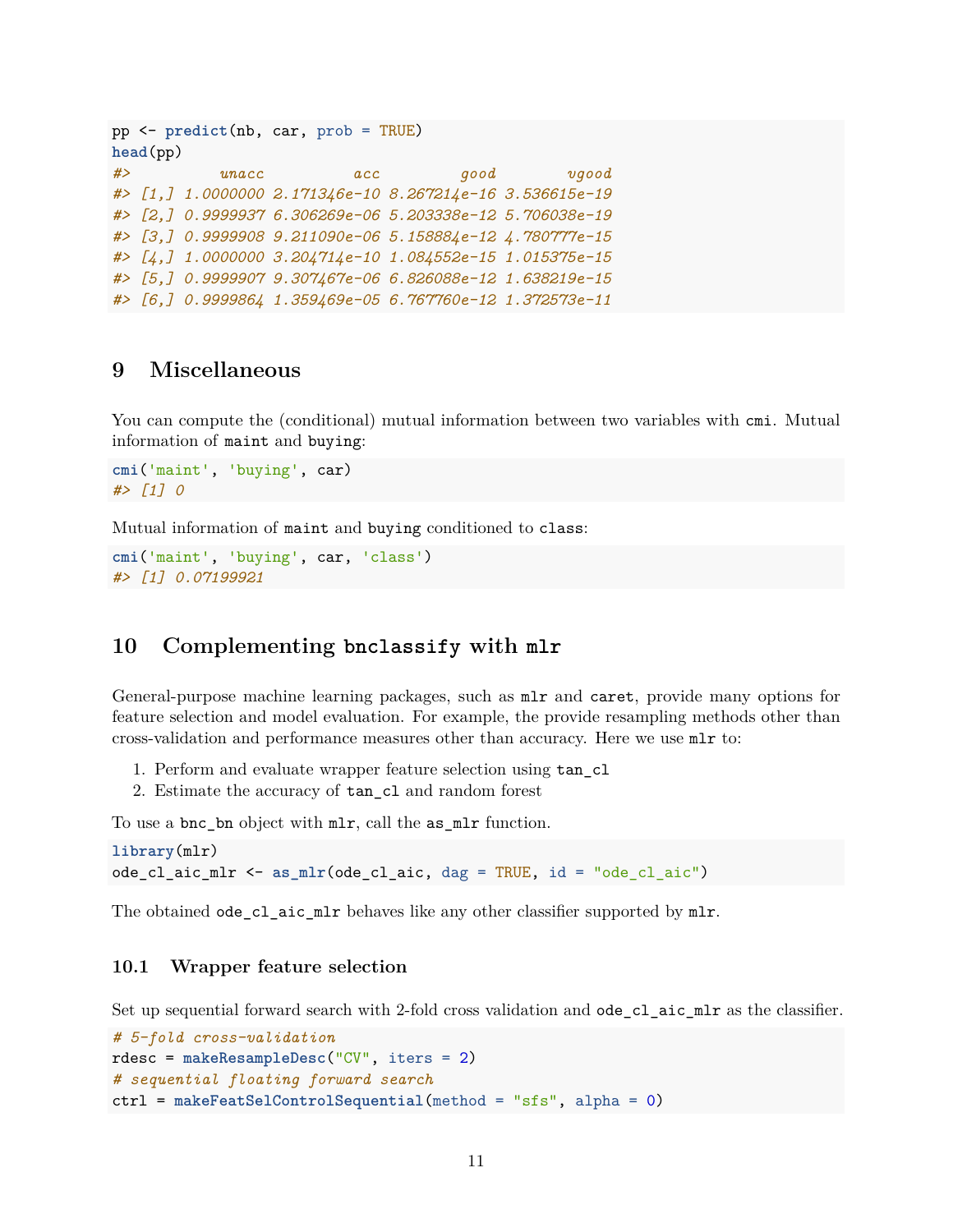```
# Wrap ode_cl_aic_mlr with feature selection
ode_cl_aic_mlr_fs = makeFeatSelWrapper(ode_cl_aic_mlr, resampling = rdesc,
                                      control = ctrl, show.info = FALSE)
t <- makeClassifTask(id = "car", data = car,
        target = 'class', fixup.data = "no", check.data = FALSE)
```
Select features:

```
suppressWarnings(RNGversion("3.5.0"))
set.seed(0)
# Select features
mod <- train(ode_cl_aic_mlr_fs, task = t)
sfeats <- getFeatSelResult(mod)
sfeats
```
mlr makes it easy to evaluate the predictive performance of the combination of feature selection plus classifier learning. The following estimates accuracy with 2-fold cross-validation:

```
suppressWarnings(RNGversion("3.5.0"))
set.seed(0)
r = resample(learner = ode_cl_aic_mlr_fs, task = t,
             resampling = rdesc, show.info = FALSE, measure = mlr::acc)
```
#### <span id="page-11-0"></span>**10.2 Comparing to random forest**

With  $mlr$  you can compare the predictive performance of **bnclassify** models to those of different classification paradigms, such as random forests.

```
rf <- makeLearner("classif.randomForest", id = "rf")
classifiers <- list(ode_cl_aic_mlr, rf)
suppressWarnings(RNGversion("3.5.0"))
set.seed(0)
benchmark(classifiers, t, rdesc, show.info = FALSE, measures = mlr::acc)
```
### <span id="page-11-1"></span>**References**

Bischl, Bernd, Michel Lang, Jakob Richter, Jakob Bossek, Leonard Judt, Tobias Kuehn, Erich Studerus, and Lars Kotthoff. 2015. *Mlr: Machine Learning in R*. [http://CRAN.R-project.org/](http://CRAN.R-project.org/package=mlr) [package=mlr.](http://CRAN.R-project.org/package=mlr)

Gentleman, R., Elizabeth Whalen, W. Huber, and S. Falcon. 2015. *Graph: A Package to Handle Graph Data Structures*.

Højsgaard, Søren. 2012. "Graphical Independence Networks with the gRain Package for R." *Journal of Statistical Software* 46 (10): 1–26.

Kuhn, Max. 2008. "Building Predictive Models in R Using the caret Package." *Journal of Statistical Software* 28 (5). American Statistical Association: 1–26.